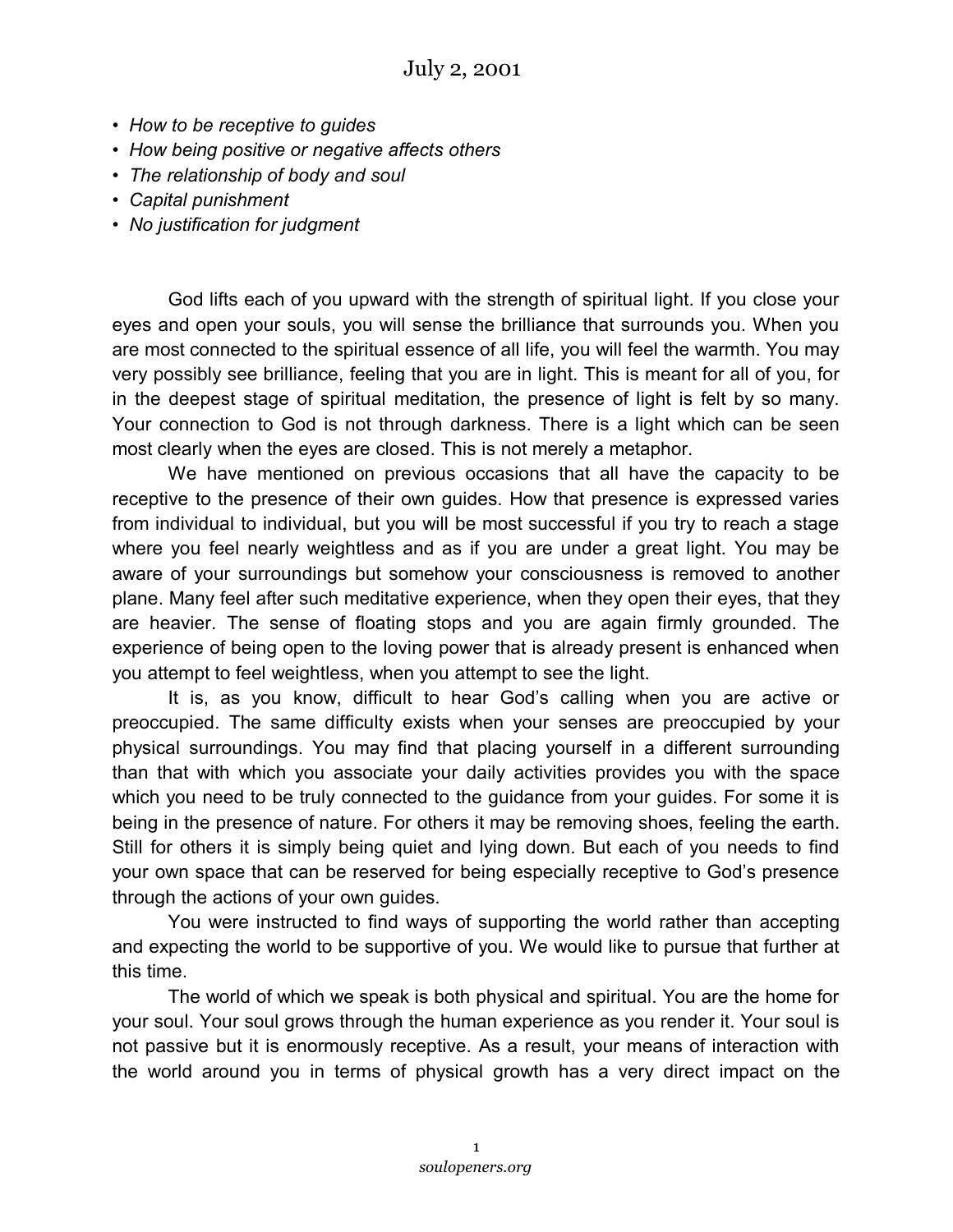development of your spiritual self. The two are unmistakably and indelibly intertwined, one with the other.

What are your opportunities for supporting physical growth? Certainly they involve your supporting of the natural environment, but also included are your efforts in supporting other individuals, personally and in terms of the lives that they and you share.

You are essentially, each of you, centers of energy. You have the potential capacity to reach outward, to influence life around you. You can influence that life in a positive way or in a negative manner, but your influence is there. There is no one who passes through the experience of human life who has no impact on life around him or her. Some have a negative impact, others are a positive influence, but no one remains neutral. There is no one who is completely ignored. There is no one who has no relationship with another. Even considering certain religious practices that encourage isolation and thought, those individuals by their very presence and devotion to isolation and contemplation are influencing others. As a result, the energy center that is at the core of each of you is enormously powerful.

Of course there are times when you feel more energized and times when you feel there is nothing that you can give. The swings between these two extremes are natural and experienced by all. But at those times in your life when you feel fully spent and unable to give, you are still having an impact. If you are ill, the sense of peace that you can achieve in your illness has an enormously positive impact on others. You do not have to *do* in order to have an impact. Just *being* has its own impact because in being you are also exhibiting so many qualities: patience, faith, acceptance, peace, fear, joy, sadness. All of these and many other attributes are part of the interaction between you and the life around you.

How many times have you experienced a gathering that has a certain emotional tone to it which is abruptly changed when another enters? Even when there is no intention of changing the emotional energy, the tone, it can take place. You are all receptive to the presence of others. No one who is positive and loving is unaware of the presence of another individual who does not reflect those characteristics. By the same token, there is no one who is negative and resentful and bitter or discouraged or fearful who is not influenced by someone who brings with them positive energy. Each of you then is actually an active presence in the world, and it is precisely how that presence is committed that has a direct effect on the soul that lives within each of you.

You as human beings are greatly responsible for the growth of your soul. It is not simply that you benefit by the presence of your soul. The soul's presence does not in itself control the character and quality of life experienced by a human being. Knowledge of the presence of that soul has enormous impact, but recognizing that presence of the spiritual core that is in each of you is something that *you* do, it is an opening that *you* create, it is the result of an attitude that *you* assume. It is not because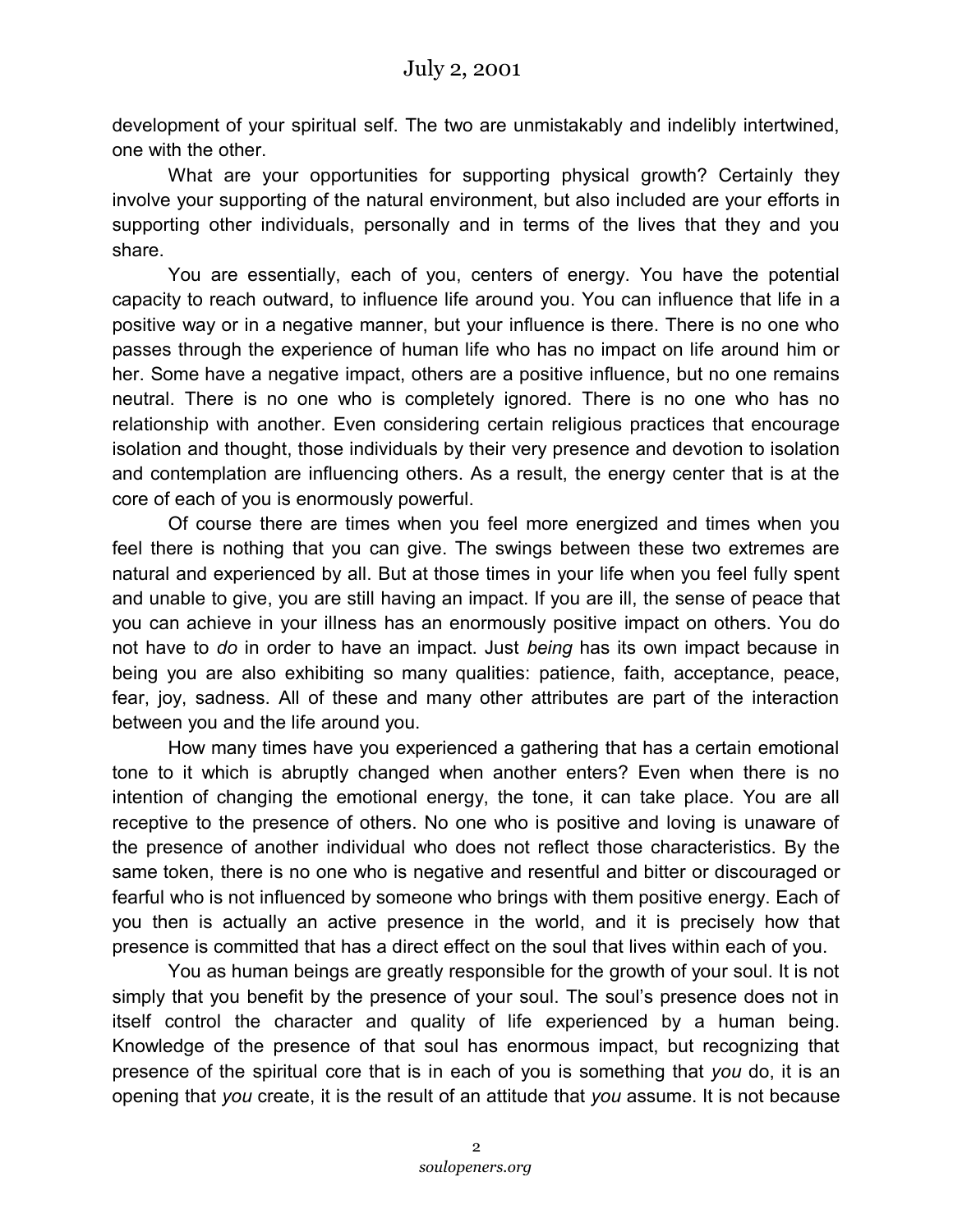it has been imposed upon you by the very presence of that spirit. *You* initiate the opening. The soul is there. If you choose to be open to the presence of your soul, your life will be influenced in a very positive manner. The result of that influence is the interaction that takes place between you and all that has been created that surrounds you, and that interaction has the ultimate effect on your soul's development. It is why the soul occupies human form. There are lessons the soul can learn only when occupying humanity. Those lessons cannot be learned fully on the spiritual plane.

Your lives then are enhanced by your awareness of your own spiritual selves. They are not enhanced by the presence itself of the spirit. Of course there are countless instances in which a soul occupies a body that ceases any effort at openness. The soul grows nevertheless, but most incompletely. The greatest gift to the soul is the body's awareness of it. Your lives therefore are enormously influential to the world around you. The bottom line, if you wish to call it that, is the soul's growth, but the means of achieving that growth are through the interactions that you initiate to the world around you.

Your relationship to the nonhuman world is just as important. When you recognize the sacredness of stones, you cannot deny the beauty of another's human life, for recognizing the sacredness of the stone requires your acknowledgment of the sacredness of absolutely all that has been created, of which you are aware. When you acknowledge that sacredness, you will automatically treat all that exists with respect. You respect the stones, you respect the weather, you respect the earth, you respect all animals, you respect minerals, you respect thought.

By thought we intend that you acknowledge the validity of the opinions of everyone. No one has an opinion that carries no validity. For the individual having that opinion, it is in itself valid. Were it not so, that opinion would not be held. You must respect individuals whose ideas are completely opposed to your own. You're not asked to agree with those opinions, and certainly you can enter into dialog and have disagreements. But if you are to fully comprehend and enact the love of which we have spoken, you must be willing to acknowledge even the thoughts of others as being valid for those who hold those thoughts closely.

Being respectful of all others whose opinions may be opposed to yours is of course most difficult, and yet a logical continuation of the sense of respect and love for all that has been created. Acceptance of all others means that you are ultimately nonjudgmental of them. You may not agree with what others hold to be the truth, but you avoid judging them as fellow human beings. There is no justification for judgment. Punishment is aimed at behavior, at inappropriate actions, but one must make the distinction between punishing actions and not judging the value of another human being.

There is so much discussion in your society at this time about the value, the place of capital punishment. We must urge you to recognize that punishment may